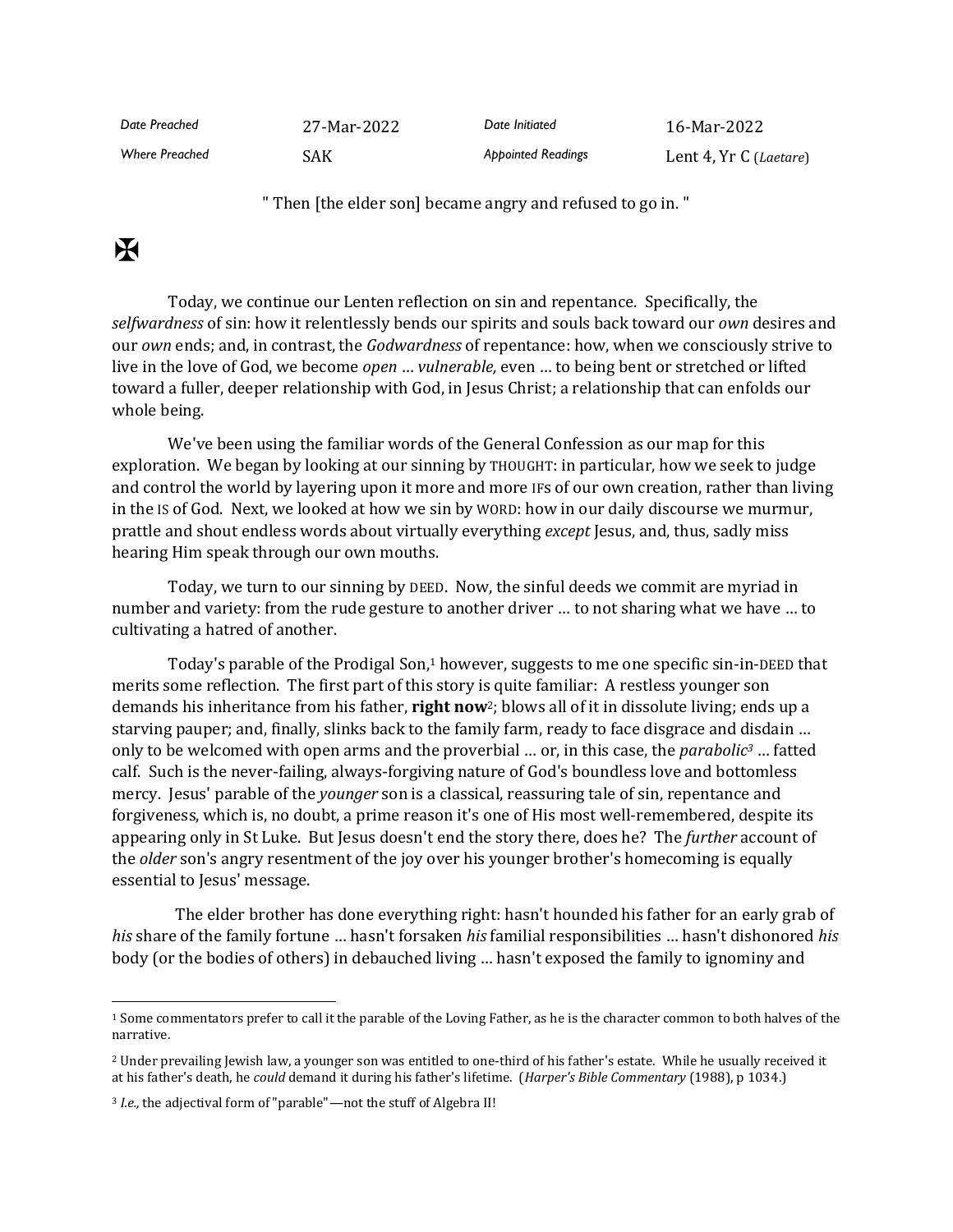ridicule by *his* becoming a homeless wastrel. The elder son is a model of morality and rectitude; a paragon of clean living and steadfast commitment.<sup>4</sup>

So, what's the older brother's sin in Jesus' depiction of him? It's tempting to name jealousy or a lack of empathy: tempting, but probably not accurate.<sup>5</sup> For in this chapter of Luke,<sup>6</sup> Jesus' subject is not the cultivation of virtues or the love-of-other. Rather, He is teaching about *repentance:* our being willing to turn our hearts toward the gracious forgiveness of God, Who ever joys when we surrender control and accept the Holy Spirit's Godward steering of our lives.

Now, the working-out of repentance in the story of the prodigal younger brother is obvious: the willful, even depraved sinner who, at last, sees the light and 'returns home.' But what must the older brother repent of? A dutiful child raised in a fine family, he has learned good manners; absorbed sounds values; taken up a productive profession. No doubt, he both tithes and fasts. So why does Jesus include him in this parable of repentance? How is the parable of the *prodigal* son incomplete without the complementary tale of *prudent* one?

In a word, the answer,<sup>7</sup> I believe, is *rigor:* the determined quest to preserve things just as they are, because that's the way they're *supposed* to be. The elder son has spent a lifetime learning and practicing and defending the *status quo*. He has worked out, in his own mind, how people are *supposed* to behave … what rules are *supposed* to be followed … and what punishments are *supposed* to be meted out to those who break them.

His sin is a grimly fixed world view that leaves no room for the always-evolving, everexpanding love of Christ. The older brother meets changed circumstances with an unchanged heart; a warm vision of COULD-BE with a cold inventory of AS-IS; an invitation to turn with a demand to stay put. Life, for this older brother, is a pre-determined, invariable list of 'acceptable choices' or 'appropriate' options, which leave precious little room in his heart, as Jesus tells us through the father's closing words, for the mysterious movement and amazing *largesse* of God's grace.

While, on the one hand, the younger brother is called to a repentance of *return*—of honoring and being grateful for all he's received … the *older* brother, on the other hand, is called to a repentance of *departure*—of being open to more possibilities, however far they bend or stretch him: of putting down his own measuring stick of what is good or pleasing or decorous or wholesome—a metric primly bounded by the narrow horizon of his own existence … and entertaining the idea that, in God's wisdom and delight, God seeks to penetrate our prickly, immovable self-certainties by *surprising* us with a new way of doing or thinking about something …

<sup>&</sup>lt;sup>4</sup> Although the ancient Mediterranean culture Jesus was teaching in would not have seen it this way, today we might say the elder brother is even a model of self-sacrifice: of denying (or at least delaying) the gratification of personal goals and desires in accordance with 'outmoded' cultural norms. *Query,* however, whether our modern culture's almost unthinking sanctioning of one's following every whim in the name of self-discovery or horizon-broadening isn't, in fact, the attitude that's 'outmoded,' when compared with both the balance of human history and, more importantly, the example of Christ Himself.

<sup>5</sup> What's more, we go too far if we accuse the older bother of not loving his younger sibling; or of his lamenting the prodigal's return. There is no evidence that the stay-at-home son is unkind or uncaring.

<sup>6</sup> The two parables that precede this one—the lost sheep (and the shepherd who leaves the flock, to go search for it) and the lost coin (and the woman who carefully sweeps the entire house to find it)—are of-a-piece with it.

<sup>7</sup> In truth, there are *many* answers. The elder brother may also illustrate the sin of self-pity … and/or of intolerance … and/or of failing to 'assent to' God's magnanimity, etc. Where I am led in this sermon, however, is to rigor and the deep urge to preserve things as they are.